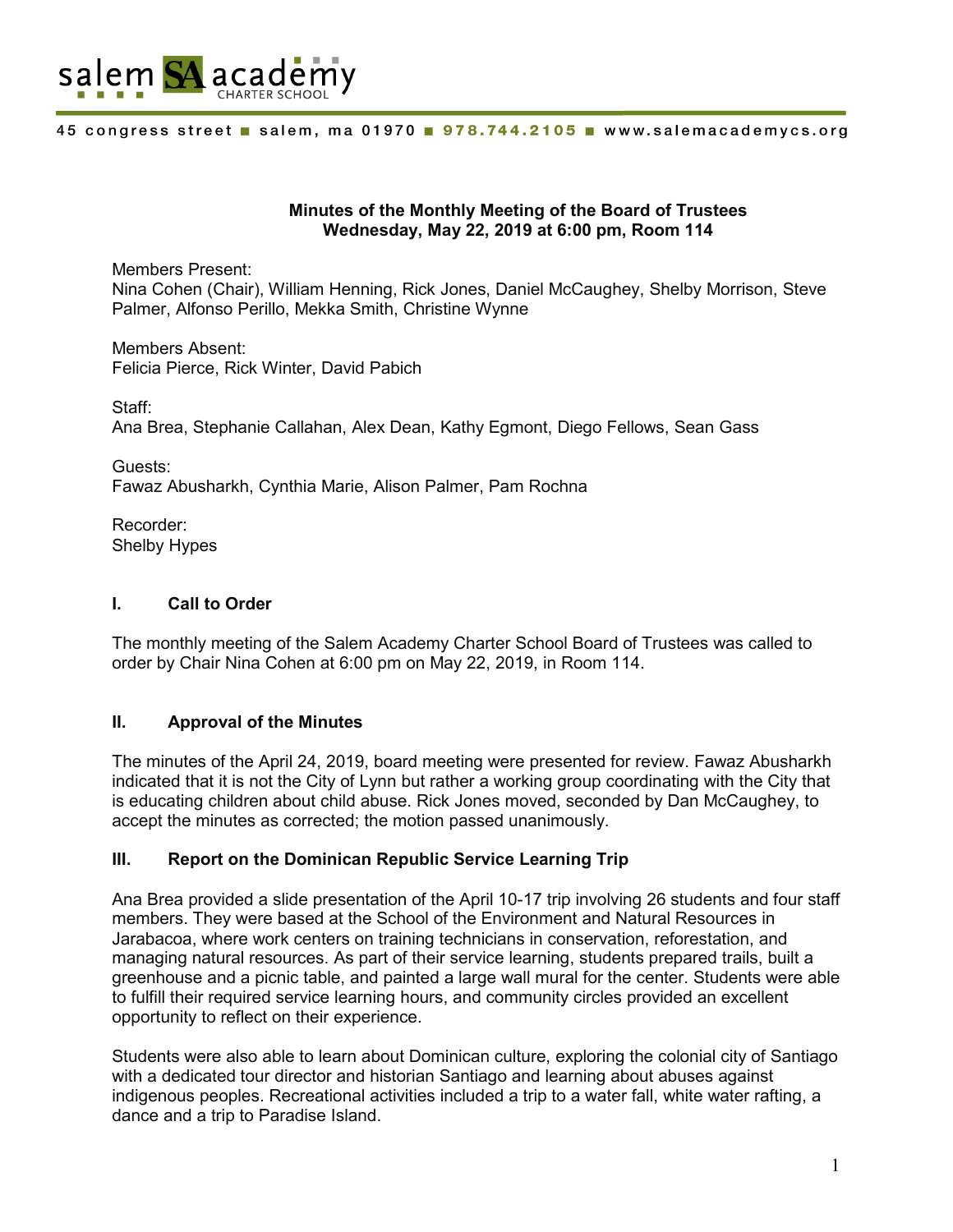

### 45 congress street salem, ma 01970 978.744.2105 www.salemacademycs.org

The trip enabled students to push past personal barriers, to learn about themselves and each other, and to see firsthand the value of their work. The total immersion in a different language and culture encouraged many to leave their comfort zone, make real connections, and see themselves in a broader global context.

# **IV. Public Comment**

Fawaz Abusharkh recognized Salem Academy families observing Ramadan and invited everyone to the North Shore Islamic Center's open buffet at 8 pm on Friday, Saturday and Sunday evenings during Ramadan.

# **V. SFC Report**

Pam Rochna reported on a very successful staff luncheon. The three staff members—Ana Brea, Maggie Acosta and Linda St. Pierre—who have been at Salem Academy since its founding 15 years ago, were honored. Cami Hennekens received the Sean O'Neil Award.

In honor of the school's  $15<sup>th</sup>$  anniversary, the upcoming family picnic will have a number of special features. The SFC is looking for sponsors and hopes to have high attendance. Other upcoming events include graduation and end-of-year activities.

### **VI. New Business - Advocacy efforts**

Webinars and coaching provided by the Massachusetts Public Charter School Association have provided the impetus to reach out to our local legislators in an effort to make them better informed about who we are, what we do, and our importance to the community. Nina Cohen reported that this is a two-way street; in addition to enlisting their support, we need to be informed about their work and issues .We have already reached out to a number of legislators, and the Advocacy Committee will convene at the end of the school year.

Bill Henning asked if we have an elevator speech. Nina said one is being developed along with general talking points trustees can use.

### **VII. Committee Reports**

### **A. Finance Committee Report**

Alfonso Perillo presented the April financial report. Our expense projections have proven to be very accurate, with salaries being the largest line item. The reduction in revenues reflects the rate determined by City of Salem budget figures that were not available from DESE until March. Final figures will not be available until July. Although key ratios were temporarily adversely affected, we are cautiously hopeful about ending the fiscal year in the black.

The preliminary FY 2020 budget was presented by Kathy Egmont and consultant Cynthia Marie. It is very straight forward. There is little leeway in projecting expenses. Salaries have been maintained and accommodation for new teachers included. Projections have been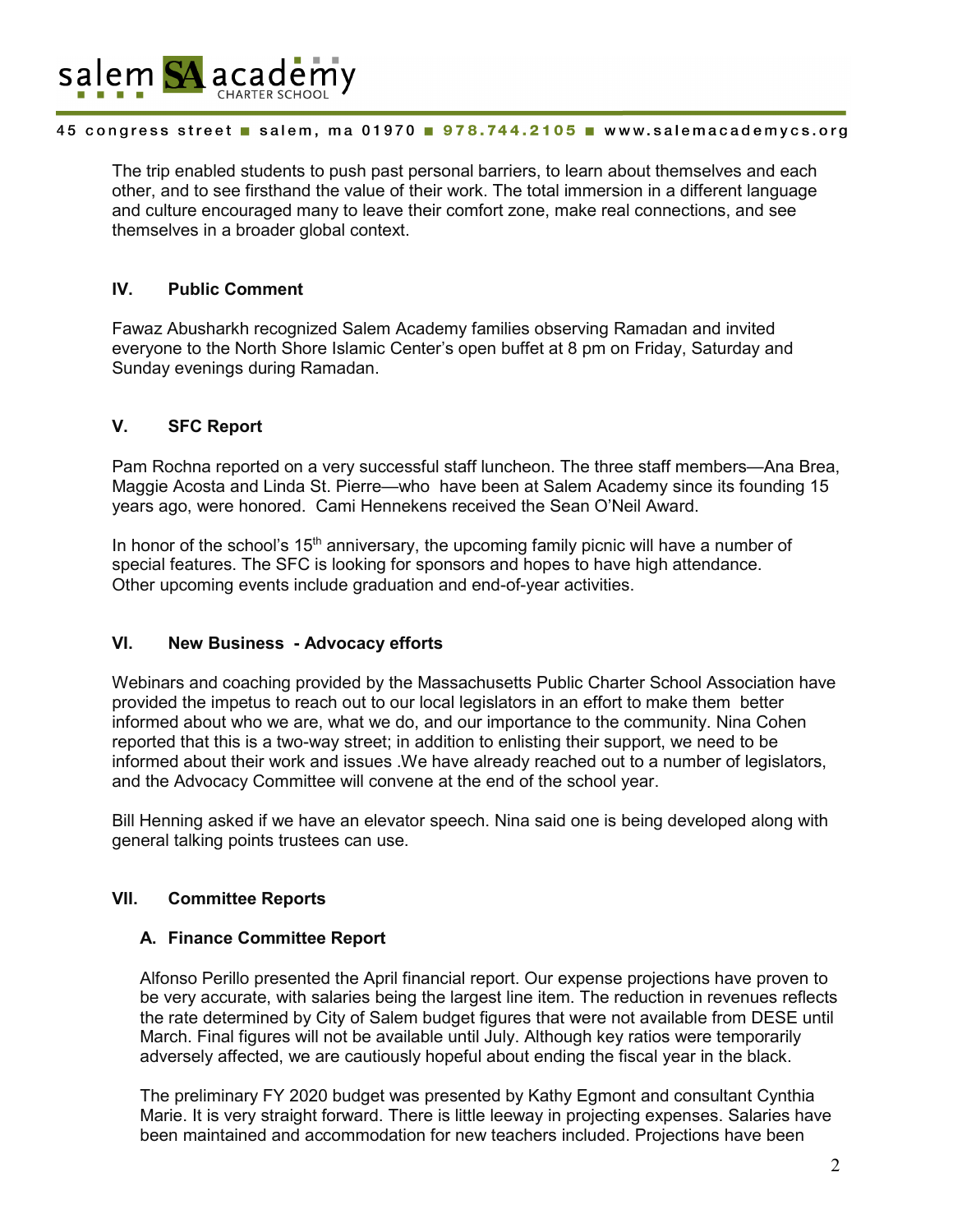

#### 45 congress street salem, ma 01970 . 978.744.2105 . www.salemacademycs.org

trimmed in other areas that do not directly affect the academic program; we will need to look for grants wherever possible. Health insurance costs have been contained. Overall, we anticipate approximately a three percent increase in expenses over current year.

We will need to be particularly careful about all un-necessary spending and continue to use grants or spread improvements over several years to fund capital needs. No commitments have been made, but we hope to make improvements in security, phone and public address systems as well as the installation of vape detectors in bathrooms.

Revenue projections are based on five years of historical data and the assumption that we will have 480 students next year. The challenge will be in the unknown tuition reimbursement which is above the Foundation rate; we are reducing the DESE projection by eight percent to reflect the uncertainty associated with an allocation over which the school has no control. Hoped for increases in funding for public schools at the state level would ameliorate this situation.

The board will vote on the final budget in June. In the meantime, trustees expressed their recognition of the hard work involved in developing the budget and thanked the Finance Committee and Kathy Egmont.

# **B. Governance Report**

Rick Jones reported that work is focused on the executive director's review, a board selfassessment, and talking with alumni/ae interested in serving as a trustee.

# **C. Development Committee**

Christine Wynne said the committee will be meeting in early June and will be sending letters to both individuals and corporate sponsors to raise the additional \$15,000 needed to meet our \$50,000 annual fund goal by the end of June. Pam Rochna suggested the possibility is a fundraising effort at the family picnic. Looking ahead, we will need to increase our goal and, accordingly, our fundraising efforts with friends, philanthropists and others. Christine is meeting with Laurie Kennedy, the Development Director for KIPP Academy in Lynn to get additional ideas.

# **D. Facilities Committee**

Ads to submit proposals for upcoming construction work have been posted, according to Rick Jones. The committee structured the RFP by project so that it will be possible to separate out the cost of each. He also commented on the excellent architectural drawings provided by John Seger.

Anthony Ventura, Executive VP Property Management for Prime Group, the new owner of Shetland Park, toured SACS facilities with Kathy Egmont. She noted his interest in learning about our emergency protocols and what we would need from Prime in an emergency. He also approved our construction plans and indicated Prime is working on a traffic plan to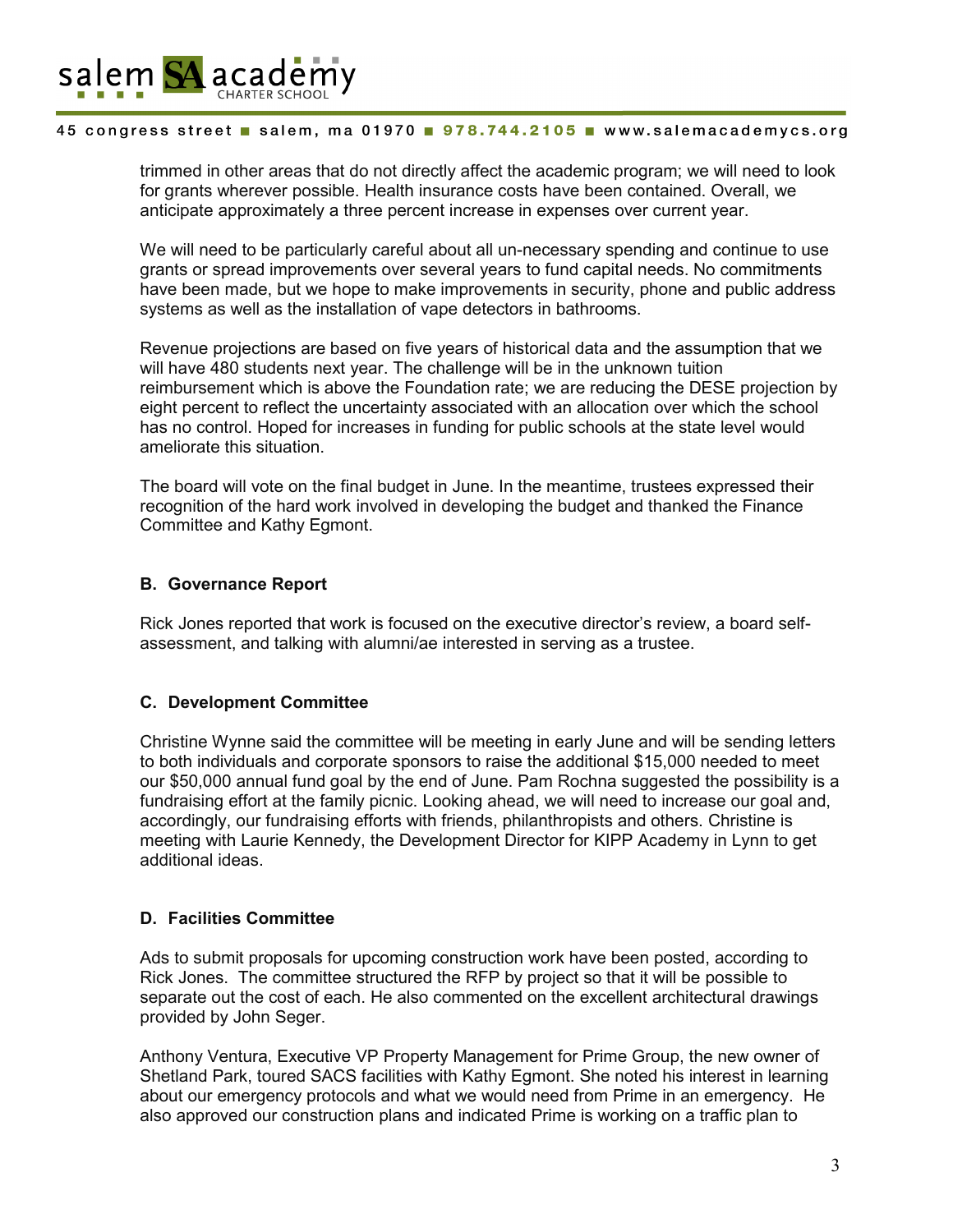

### 45 congress street salem, ma 01970 978.744.2105 www.salemacademycs.org

improve the drop off/pick up procedure. She is encouraged that this a good beginning to building a strong relationship with them.

### **VIII. Head of School Report**

Stephanie Callahan and Sean Gass provided updates on staff hiring, most notably that Andrea Jacobs has accepted the position of Upper School Principal. Both Drea and Matt Chuchul, the new Lower School Principal, will attend our June meeting. We have two Teach for America teachers coming on board in September, and the focus is now on filling remaining teacher openings.

In regard to third quarter achievement, for both Lower and Upper Schools, third quarter statistics are used to determine future needs as the  $4<sup>th</sup>$  quarter has too many disruptions, e.g., MCAS and end-of year events. The Lower School is on a par with where it has been all year. Plans to improve the screening system for students with special learning needs and possible IEPs include flagging students now for immediate evaluation in the fall so that needed help can be provided more quickly. We are doing more outreach, including plans to do family interviews at Carlton and Bentley next year.

Sean Gass indicated that Upper School results vary by grade. The most consistent gains have been in the 10<sup>th</sup> grade and one of the biggest concerns is the number of 9<sup>th</sup> grade students at risk. Both of these results may reflect students' adjustment to SACS culture, grading system, and expectations, as most interventions are not for skill gaps but for organization and executive function, i.e., ability to follow through with work begun in class. Sean has met with every student (and their parent) at danger of retention.

Our smallest class is 10<sup>th</sup> grade, as a number of  $9<sup>th</sup>$  graders did not return. Reasons for leaving were not necessarily academic; some had friends elsewhere or had been accepted by Essex Tech, for instance.

Upcoming events include SACS first musical, *The Wizard of Oz* on 5/31 – 6/2, family picnic on 6/6, Service Learning Presentation on 6/7 and, of course, graduation on 6/14. Trustees are encouraged to attend all of these events.

Kathy Egmont made a point of mentioning our Destination Imagination teams stepped up to the plate and took responsibility for raising some of the needed funds to attend the global competition in Kansas City.

### **Executive Director Report**

The status of our grant application to the Read Trust is in limbo as Dr. Albright's ill health has prompted a change in format. We do not know who will be managing this, but Kathy Egmont's conversations with Bill Garr indicate they are positive about our work and remain supportive. We hope to begin a conversation about starting a trustee-controlled restricted fund.

Kathy Egmont also reported on the following:

• Admissions for next year are projected to be 495 students, with some attrition expected.